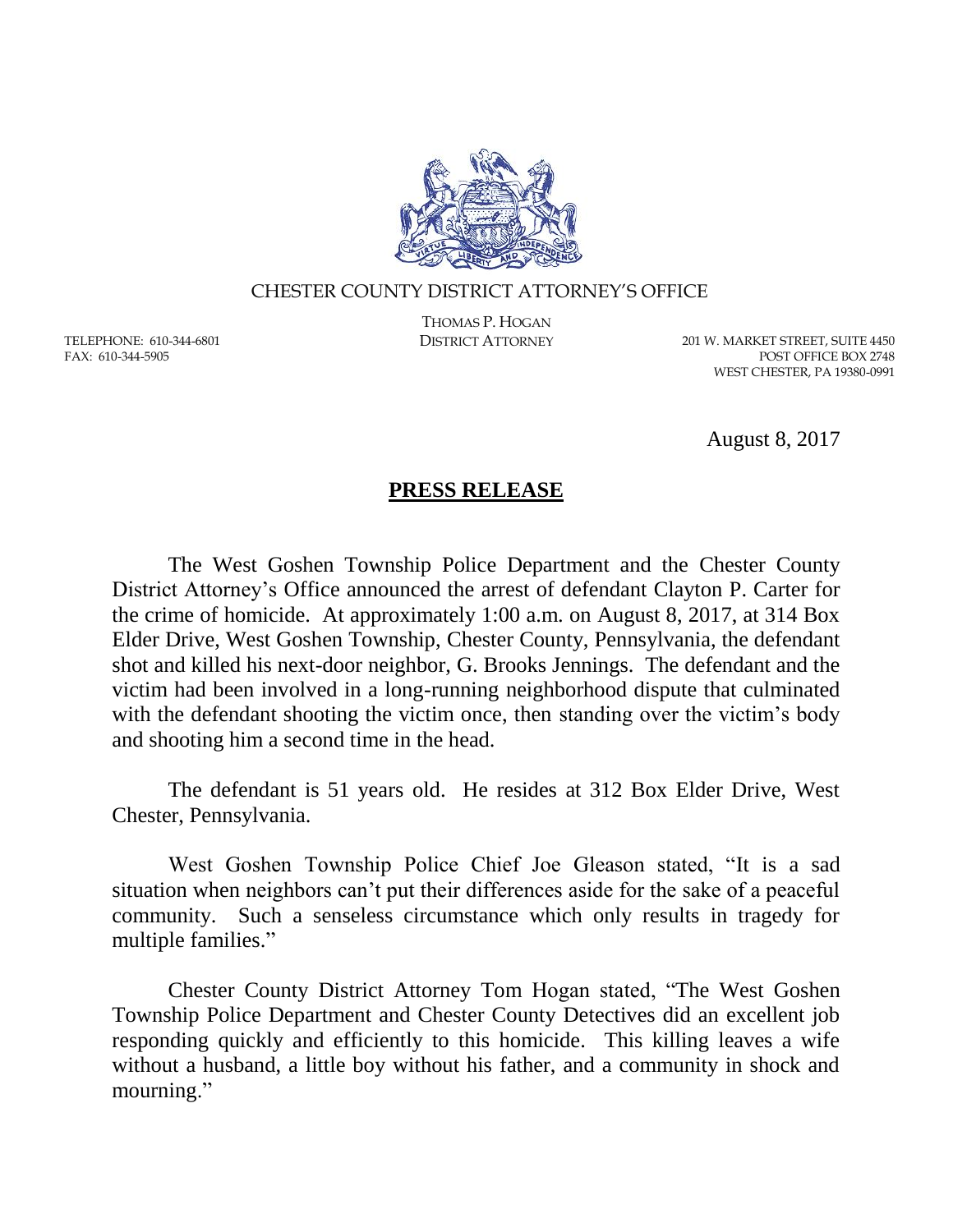The allegations of the criminal complaint are as follows:<sup>1</sup>

The victim in this case is G. Brooks Jennings. The victim resided at 314 Box Elder Drive, West Goshen Township, Chester County, Pennsylvania, with his wife and son.

The defendant lived next door to the victim at 312 Box Elder Drive. The defendant had long-running disputes with the victim and multiple other neighbors, including a prior incident where the defendant pulled a gun on the victim.

At approximately 7:50 p.m. on August 7, 2017, the West Goshen Police responded to another dispute between the defendant and the victim about cursing and a video recording in the back yard. The police resolved the dispute.

At approximately 1:00 a.m. on August 8, a few hours later, the defendant and the victim got into another dispute. The defendant claimed that the victim was shining a light into his eyes while he was outside. The defendant ended up pulling a car onto his own lawn and shining the high beams of the car at the victim on the victim's lawn.

The defendant had retrieved a .380 caliber semi-automatic Ruger handgun from his residence. The defendant confronted the victim again outside. The defendant shot the victim once in the head while the victim was standing, which knocked the victim to the ground. The defendant then stood over the victim and shot him a second time in the head. The victim was on his own property.

In a recorded and Mirandized statement, the defendant admitted the details of the ongoing disputes and shooting the victim. The defendant claimed that the victim threatened him with a knife, but the defendant had no injuries. The defendant did not call the police and did not render aid to the victim.

Multiple witnesses heard the gunshots and reported a timing gap between the first and second shot. The victim's wife heard the first shot and looked out the window. She saw the victim lying motionless on the ground, then the defendant stood over the victim and shot him in the head.

 $\overline{a}$ 

 $<sup>1</sup>$  A criminal defendant is presumed innocent until proven guilty in court.</sup>